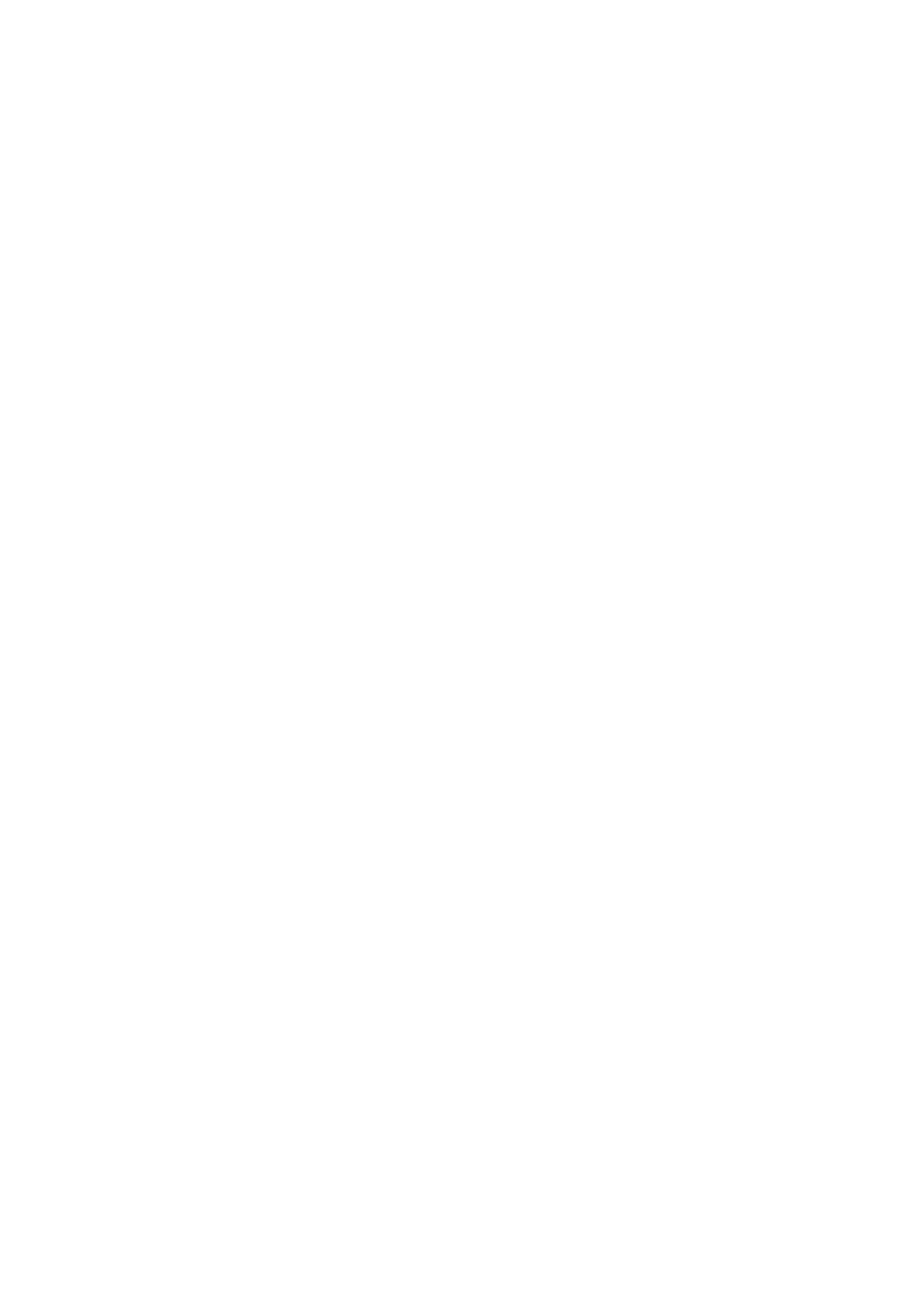# **TABLE OF CONTENTS**

| <b>Table of Contents</b>                  | $\overline{2}$ |
|-------------------------------------------|----------------|
| President's Report                        | 3              |
| Board Members 2018/2019                   | 6              |
| Special Project Chairs 2018/2019          | 6              |
| Board Members 2019/2020                   | 6              |
| Rotary Cambridge Members 2018/19          | 7              |
| Honorary Members 2018/19                  | $\overline{7}$ |
| Club Administration & Fund Raising Report | 8              |
| Club Service Report                       | 10             |
| Club Secretary's Report                   | 14             |
| Club Treasurer's Report                   | 15             |
| <b>International Service Report</b>       | 16             |
| Youth Report                              | 17             |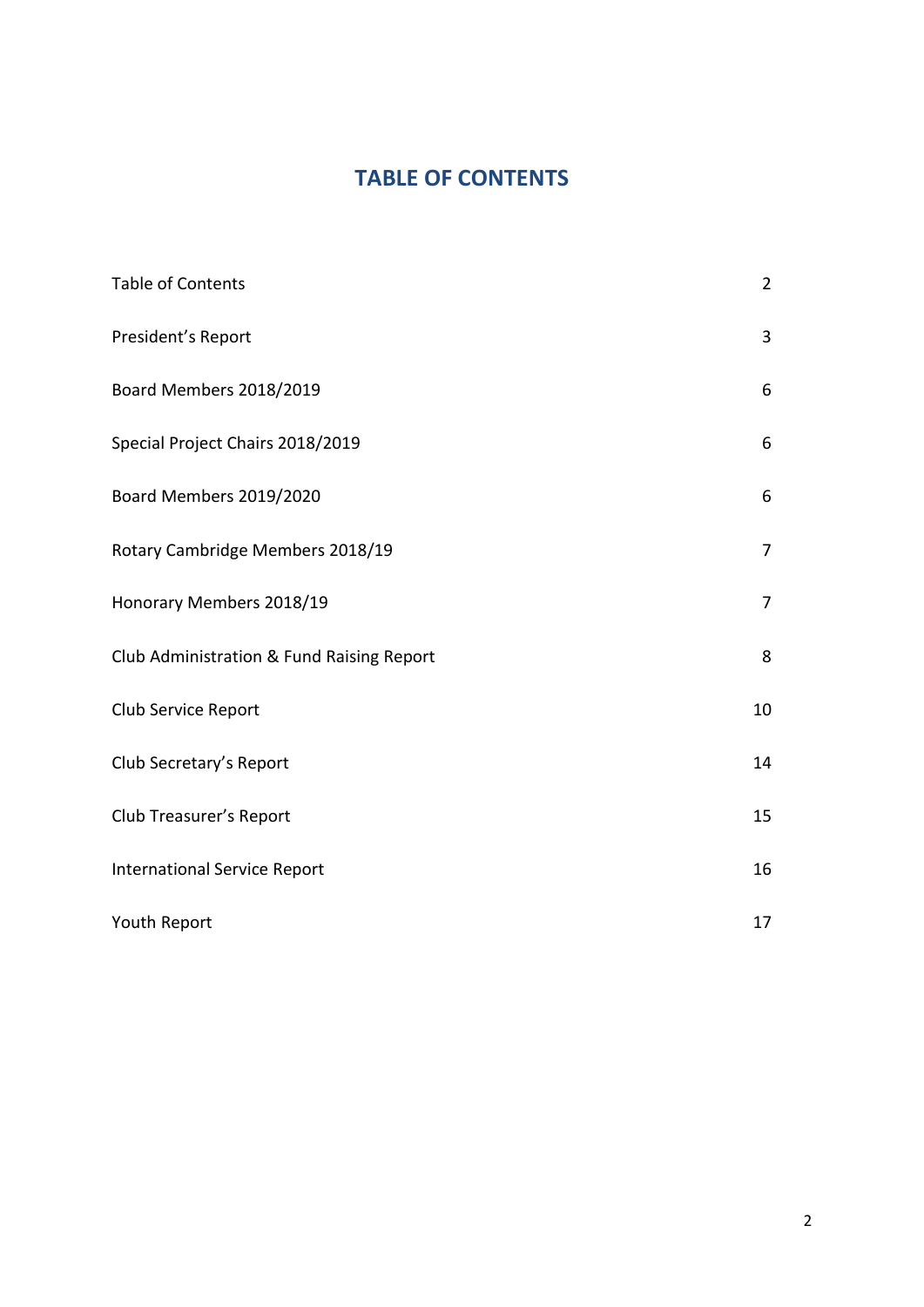# **PRESIDENT'S REPORT – 2018/19**

After three hardworking and successful years, I took over the President's reign from Jeremy Wood.

The year under review has been very rewarding with increasing membership, continuation of the Schools' Projects, Rotary Awareness in the Community, quality and interesting Guest Speakers and an excellent attendance at all our meetings. I believe we met our objective of Fun, Friendship and Achievement.

With the support of Jeremy Wood, we have been able to increase our awareness in the Community with our involvement with the Town of Cambridge and also the local schools in our district, while still maintaining an International involvement in the East Java Hearing Project in conjunction with the Mt Lawley Rotary Club.

As a Club I believe we have had a successful year which was capped off at the District Governor's Changeover Dinner where the Rotary Club of Cambridge scooped the District Governor's Awards in winning:

District 9455 – Most Improved Club Membership and also the major award

District 9455 – Best Club of the Year

This was a fitting reward for our Club as this year we celebrate 50 years of Rotary in Cambridge.

### **Club Administration**

Roger Veary has kept all members fully involved with an excellent Bulletin each week and has humoured and taken money off most members with his witty Sergeant's Session.

Jeanette Wood is to be congratulated for organizing our Speaker Programme. It is a very difficult job but she has arranged a great variety of speakers each week and with her relationship with the Post Newspaper we have had many guests attend these meetings whilst at the same time, publicizing our Rotary Club.

The quality of the Schools' Speaker Programme have attracted up to 70 guests per meeting. Max Mardardy, after some 35 years as Attendance Officer, has relinquished his position. What a magnificent contribution to Rotary and the Club is extremely indebted to Max for this dedicated effort.

### **International**

Our only International Project is the East Java Hearing Project in Surabaya that we carry out in conjunction with the Rotary Club of Mt Lawley. With the retirement of David Saggers, Graham McHarrie with the support of Don Holywell, has taken over this project and I would like to thank them for all the work and time they have put in.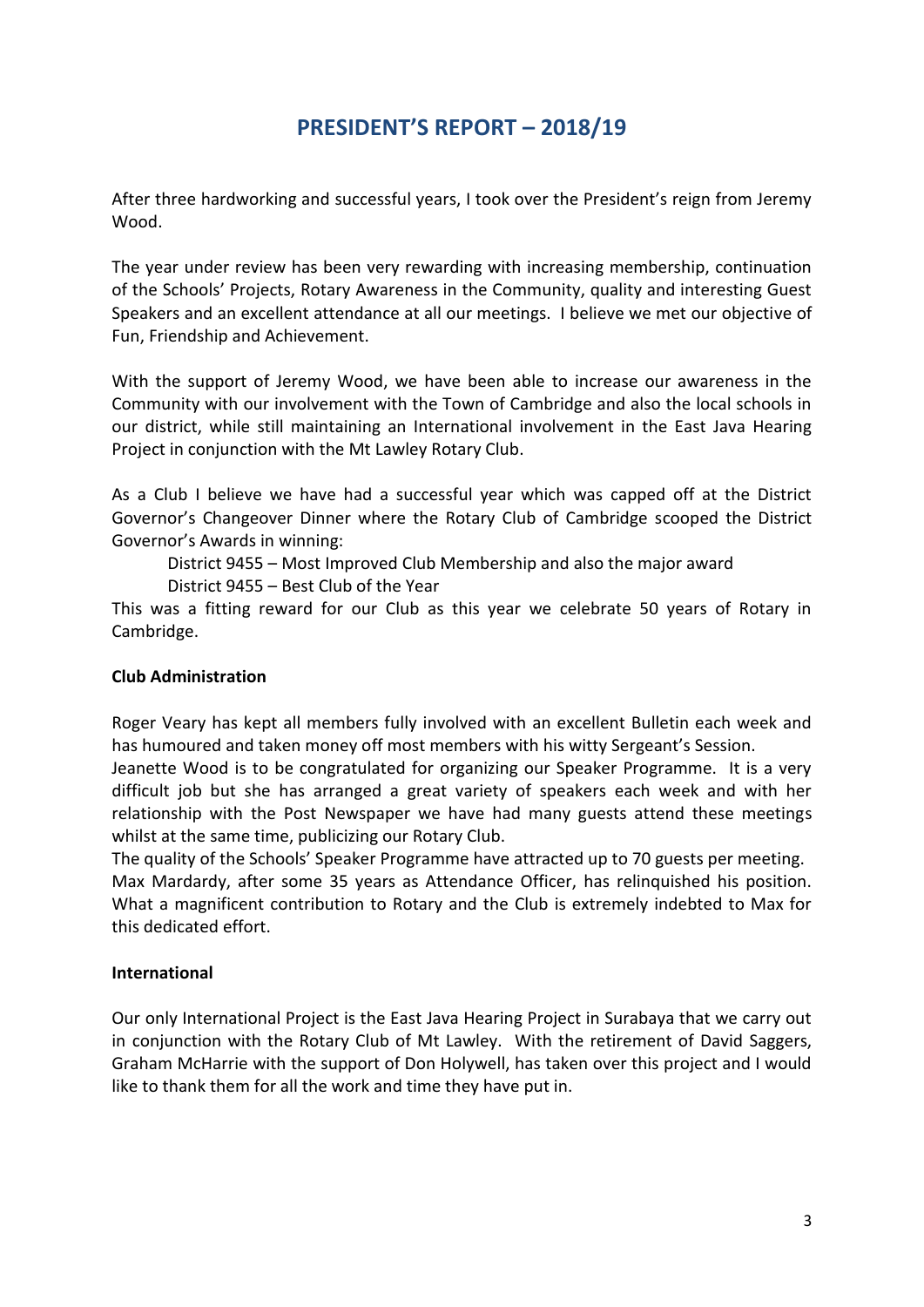### **Membership and Marketing**

We have been successful in increasing our Membership from 16 to 22 during the year. This also included 2 Past Presidents rejoining our Club. Membership will continue to be high on our agenda.

Our Website has been changed to Club Runner and we thank our Web Master Jeremy Wood for his dedication in keeping the Website up to date. Facebook is constantly updated with current events.

Jeanette Wood has been able to market our Club through articles with the Post Newspaper and we had some 28 articles published throughout the year.

### **Youth/Vocational**

The Rotary Club is leading the way under the directorship of Frank Nathan. We have participated in the National Youth Science Forum and also had a student successfully nominated for the Rotary Youth Leadership Award but unfortunately had to withdraw. The money allocated to that was transferred to Camp Opportunity where we sponsored a young lady from Shenton Park with an intellectual disability. She proved a very worthwhile sponsorship and should be looked at again in future years.

As a Club we were the leaders in the Primary School (Year5/6) 4 Way Speaking Competition which were very successful. We also on behalf of District hosted the Final.

We also sponsored a Year 10 student from Hale School in the Senior 4 Way Speaking Competition.

We will not be participating in the Senior Competition this coming year but will put our energy towards the Junior Speaking Competition.

With the Youth Exchange Programme we shared our hosting of Argentinian student Jaz Hernandes with the Northam Rotary Club. Jaz proved to be a delightful student.

Our outward bound student Christine Carrol who we shared with Scarborough went to Japan. Unfortunately this exchange did not work out and Christine returned home after 3 months.

The Club runs two other programmes with the Schools in the Town of Cambridge.

A quarterly talk by experts on various subjects of interest to parents and teachers. These talks draw up to 70 visitors each meeting.

The Club is also involved in the Early Act Programme that teaches primary students leadership skills in running meetings. The Club is indebted to Jeremy Wood for the instigation of and the work he has put into this programme.

### **Community Service**

We continue to place emphasis on our local community and over the past year supported the following:

RSL with Poppy Day Appeal to local schools in our area.

Salvation Army with its Red Shield Appeal.

Salvation Army two Food Hampers for its Christmas Appeal.

Arbor Day - A Joint project with the Town of Cambridge for local schools in our area was unfortunately had to be cancelled due to inclement weather. Regretfully this is the second year that this has happened.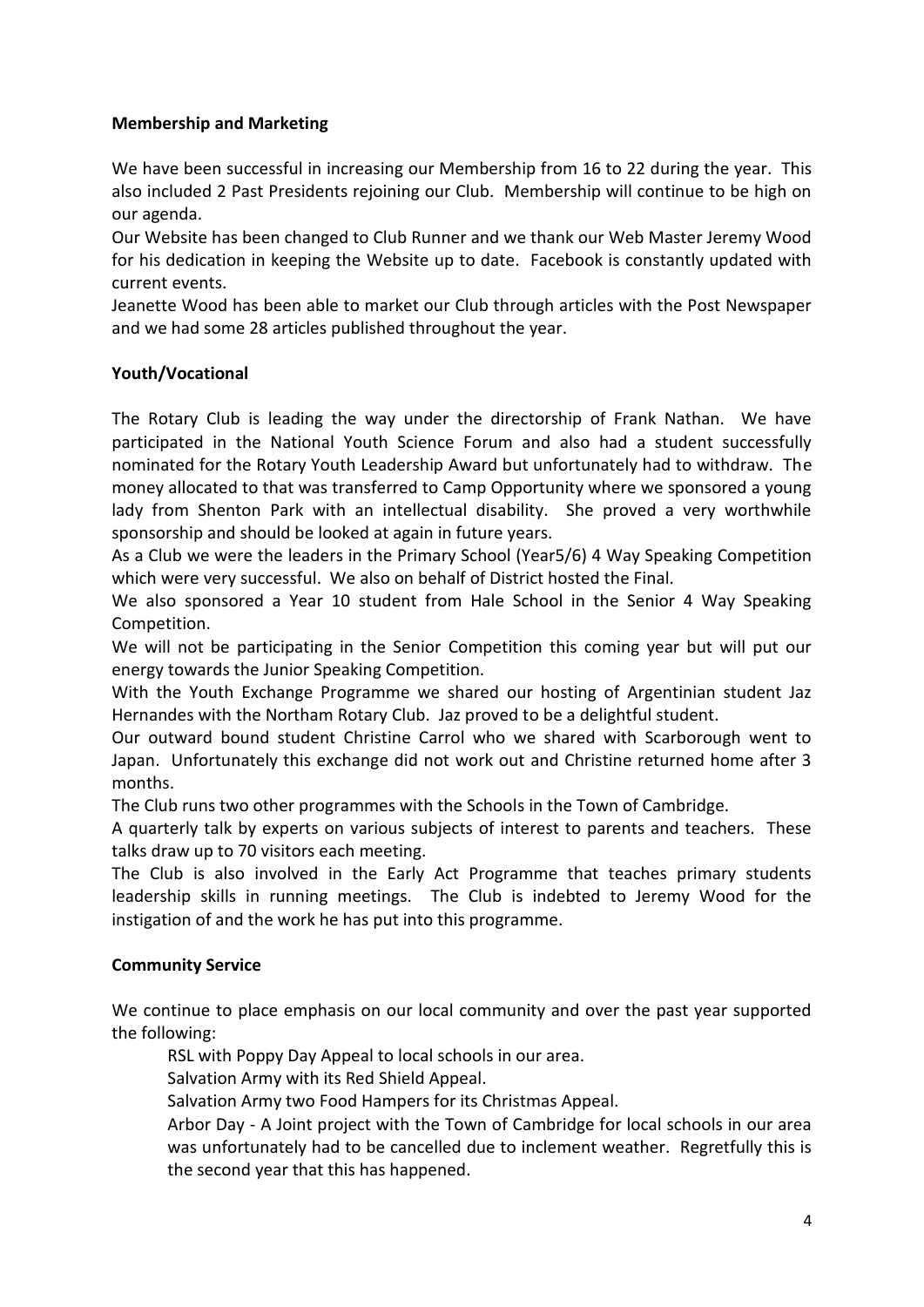We participated in 2 fundraising Sausage Sizzles as well as the Lake Monger Garage Trail Sale.

Once again we were invited to manage the Sausage Sizzle on a weekly basis (14 weeks) at the Wembley Junior District Cricket Club. This not only helps with our fundraising but also helps to promote Rotary in our district. A special thanks to Jeremy and Jeanette for coordinating this very rewarding project.

Max Puddey has continued plans for a Community Men's Shed and whilst we are waiting on some finance arrangements, he has started a shed without a shed which already has some 60 members and have fortnightly shed meetings.

We hope to have some positive news on this project in mid-August. Congratulations to Max and his team for all the work they continually put into this project.

### **General**

I would like to thank all Board Members and Committee Chairs for the efforts and support they have given me over the past year and look forward to another successful Rotary year in 2019/20.

A special mention must be made of Peter Burns who was Secretary this year and also early in the Rotary Year took over the responsibilities when our Treasurer Mike Mullin had to relinquish the position due to health reasons. My sincere thanks to Peter for fulfilling those two roles. For the coming year Peter will relinquish both positions for a well-earned rest after serving on Club Boards in various positions for some 30 years.

**PETER PEARSE Club President - 2018/19**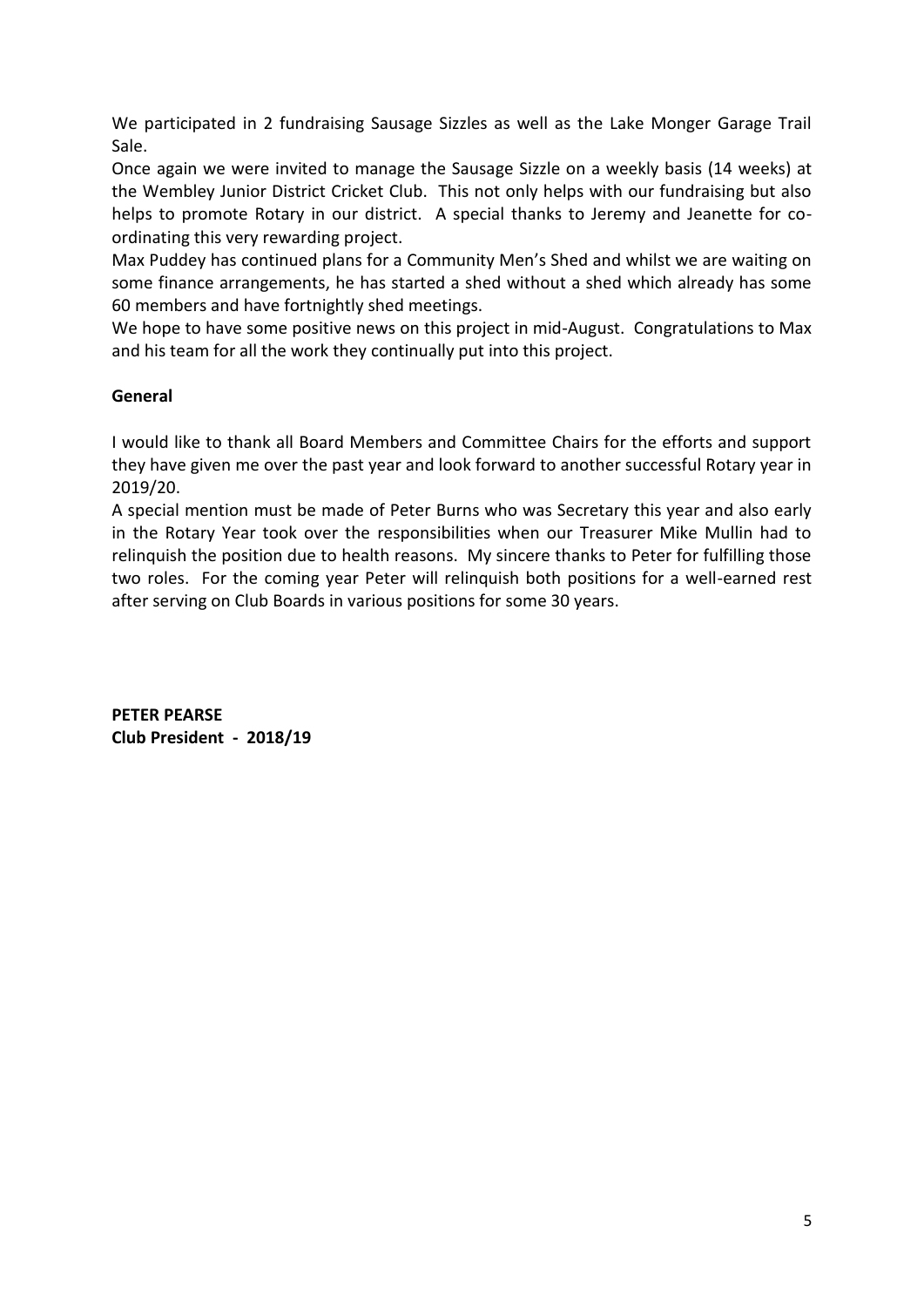### **BOARD MEMBERS 2018/2019**

- 
- Secretary **Peter Burns** Treasurer **Peter Burns** Club Administration **Roger Veary** Membership/Marketing Graham McHarrie Fundraising **Roger Veary** Community Service Max Puddey Youth/Vocational The Contract of the Frank Nathan Rotary Foundation **Peter McSkimming** Sergeant-at-Arms Roger Veary

**President** Peter Pearse Past President and Terminal Development of the Jeremy Wood

### **SPECIAL PROJECT CHAIRS 2018/19**

Bulletin Editor **Roger Veary** Speaker Co-ordinator and a settle Wood Jeanette Wood Website **Website** Jeremy Wood Facebook **Jeremy Wood** Attendance Officer Max Max Mardardy Poppy Day Jim Berry Arbor Day **Peter McSkimming** Social Committee Susan Bursill

### **BOARD MEMBERS 2019/2020**

| President                     | Peter Pearse        |
|-------------------------------|---------------------|
| Past President                | Peter Pearse        |
| Secretary                     | Mark Hemery         |
| Treasurer                     | Max Puddey          |
| Club Administration           | Roger Veary         |
| Youth/Vocational              | <b>Frank Nathan</b> |
| International & Club Projects | Graham McHarrie     |
| <b>Community Service</b>      | Max Puddey          |
| <b>Rotary Foundation</b>      | Jeremy Wood         |
| Sergeant-at-Arms              | Roger Veary         |

6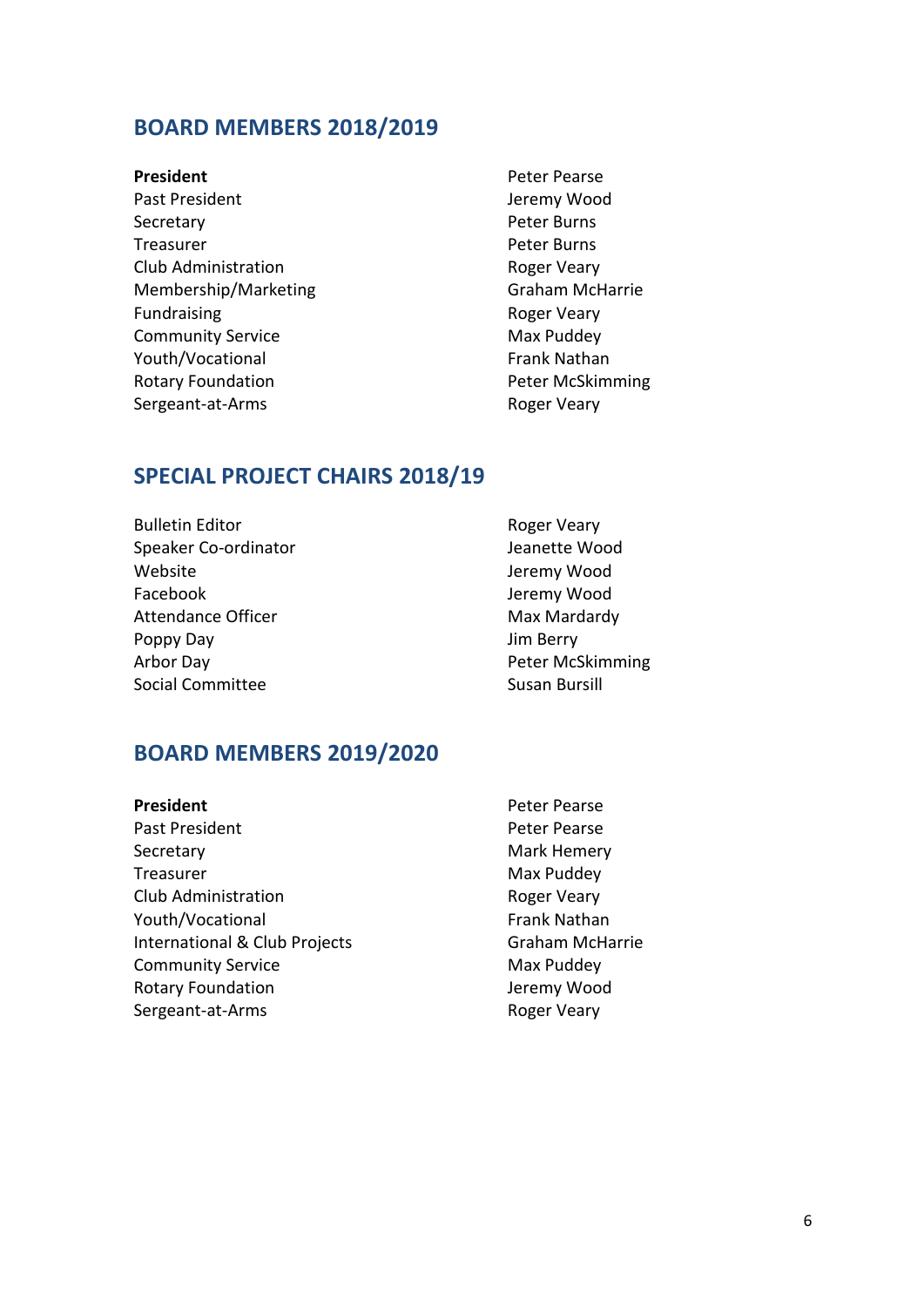### **ROTARY CAMBRIDGE MEMBERS 2018/2019**

BARLOW, Cate BERRY, Jim and Mary Anne BURNS, Peter and Sybil DOWING, Brian and Heather GRAHAM, Mike and Yvonne HEMERY, Mark and Helen HOLYWELL, Don and Robyn JAMES, David and Judy LANE, Rod and Margaret LARSEN, Libby LEDGER, Ross and Fran MARDARDY, Max McHARRIE, Graham and Anneitta McSKIMMING, Peter and Jean MULLIN, Mike and Helen NATHAN, Frank and Eileen PEARSE, Peter and Leonie PETRELIS, Manny and Marina PUDDEY, Max and Jan VEARY, Roger and Pam WAGNER, Peter and Robyn WOOD, Jeremy and Jeanette

### **ROTARY CAMBRIDGE HONORARY MEMBERS 2018/2019**

BAIN, Graeme and Elizabeth BISHOP, The Hon. Julie MP Federal Member for Curtin BOLLINGER, Fred and Michelle BURSILL, Susan GRAY, Rob and Geraldine L'ESTRANGE, Sean MLA Member for Churchlands SAGGERS, David and Claire SHANNON, Keri (Mayor Town of Cambridge) WOOD, Jeanette and (Jeremy)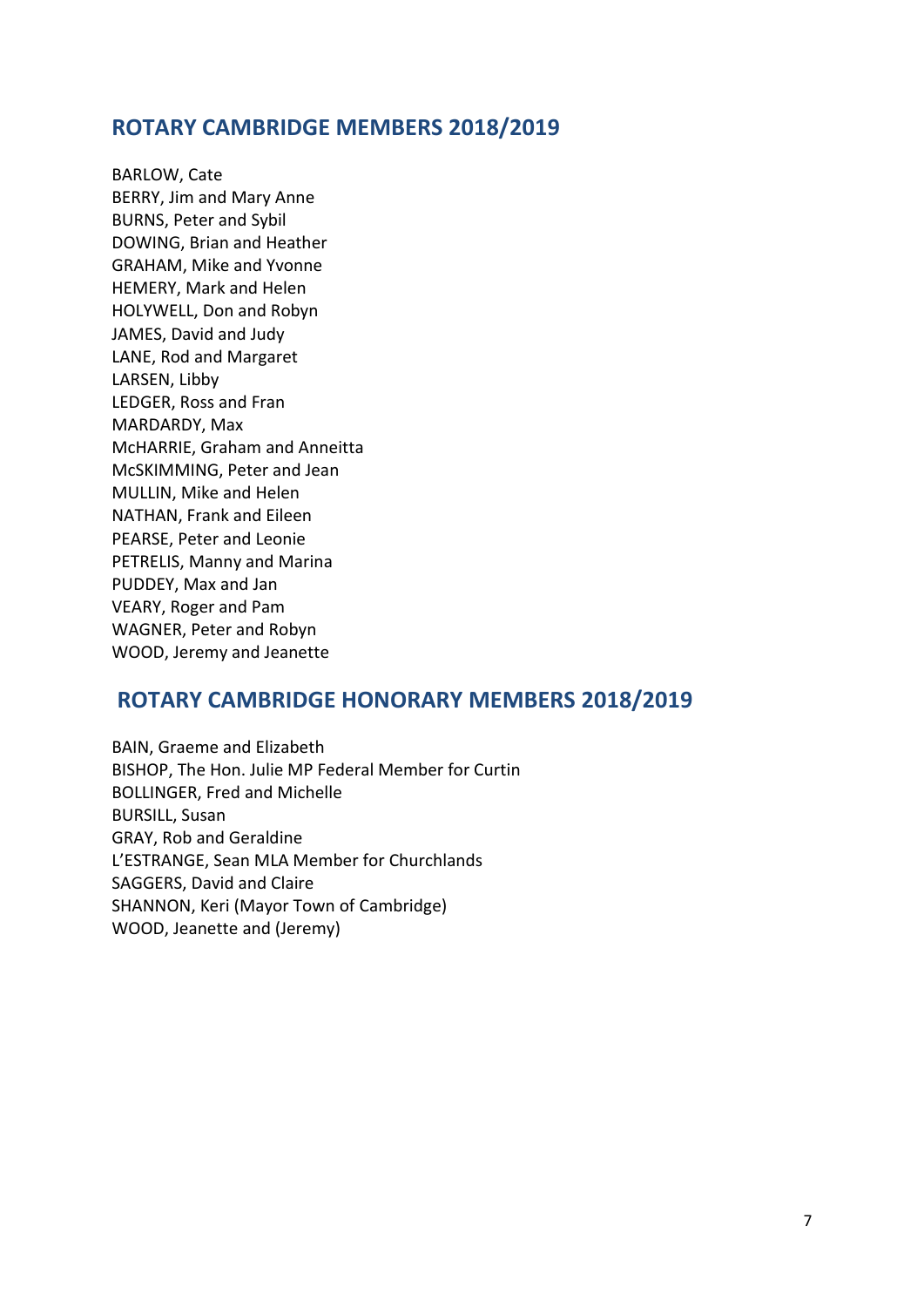# **CLUB ADMINISTRATION REPORT & FUNDRAISING REPORT FOR THE YEAR ENDED 30 JUNE 2019**

### **Club Administration**

Our Club has continued to use the facilities of the Cambridge Bowling Club in Floreat for the majority of our meetings, and this is generally a comfortable relationship which suits our needs. The Rotary year started with our Changeover on 11 July 2018, at which outgoing President Jeremy Wood handed over the reins to Peter Pearse. At that stage we had 16 Members and during the twelve months under review we have had a gain of 7 new Members and one loss, leaving our tally at 22 Members as at 30 June 2019.

Attendance at our weekly meetings has been good, and we tend to average between 70% and 75% each time. Unfortunately a couple of our Members are not able to attend at present, and inevitably there are people travelling during most months of the year. Our Speaker programme remains a highlight of the Club's get-togethers, and our thanks go to Jeanette Wood for her untiring efforts in this regard. The speaker list includes our quarterly Schools Programme meetings which are directed at younger parents in the community, and typically we get 70 to 80 people attending. There have also been over twenty meetings with speakers covering a wide range of topics, including five of our newer Members who shared with us a glimpse of their past, as well as our Exchange Student Jaz Hernando. The Rotary School Speaking competitions occupied some weeks, as did Club Forums, an AGM and the District Governor's visit. Of course there were some social meetings as well such as a curry night and our Christmas Party.

Weekly duties have been spread out amongst available Members as equitably as possible, and there is a good sense of camaraderie in the air at each meeting. Jeremy Wood has been managing the Club's website through the Rotary District ClubRunner facility, and he has been updating our site on a regular basis – along with posts to the Facebook site as well. Much progress has been made, but we still have to ensure that the accuracy of data is 100% and that presentation is consistent. We are looking for a Member to act as an understudy to Jeremy (who has many other Rotary duties and commitments in his ADG capacity), and also to provide back-up as and when required.

### **Fundraising**

Unfortunately we have not been able to mount a significant fundraising event this year, partly because of limited numbers but also due to lack of ideas and opportunities. However, we did hold a Sausage Sizzle outside Bunnings on 20 October 2018 plus one at Lake Monger on the same day (as part of the Town of Cambridge fair), and together these raised close to \$2000. Unfortunately we were not able to secure a date for a second Bunnings Sizzle during the second half of our Rotary year, but we do have a reservation for 2 November 2019 at that venue.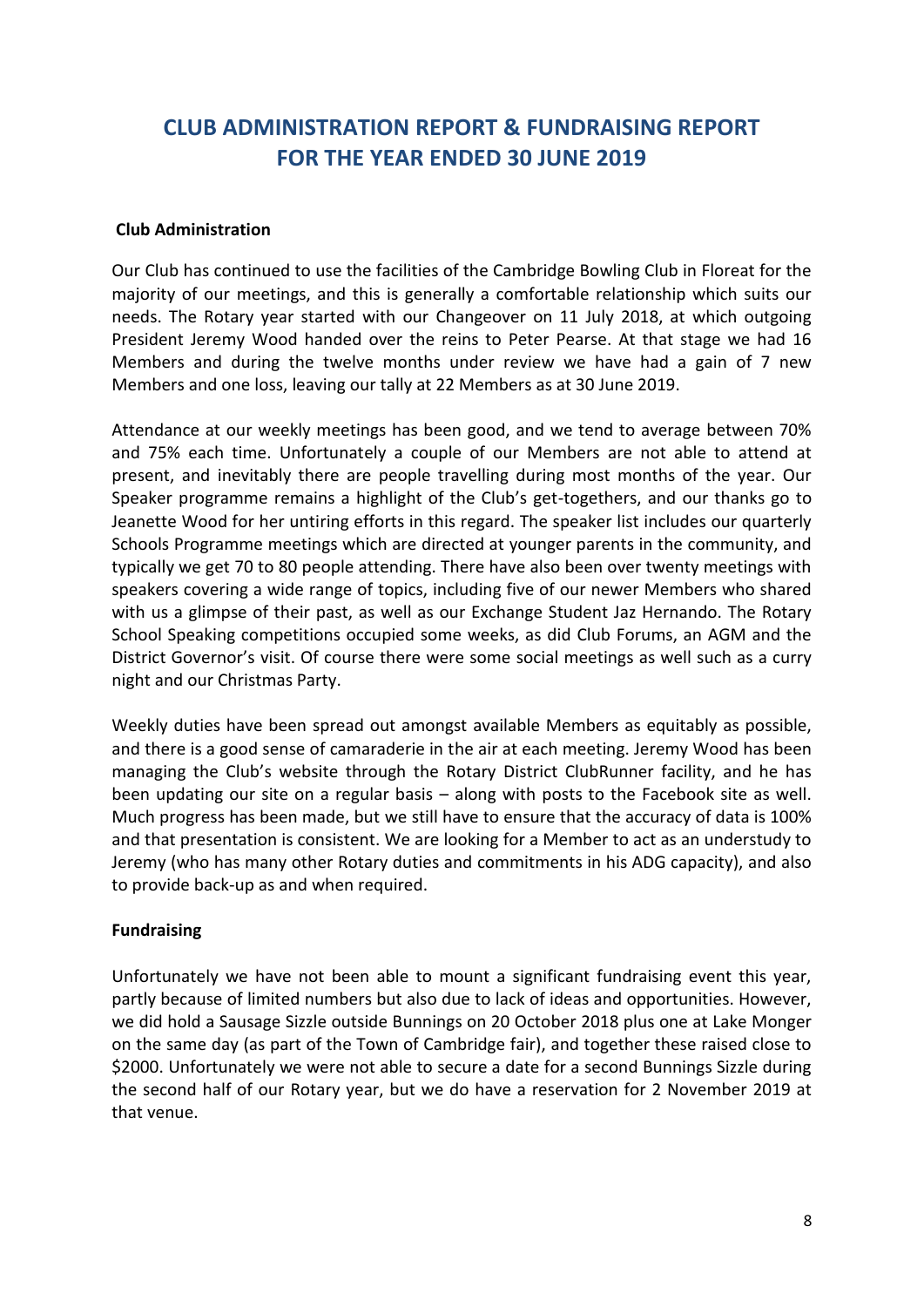Weekly "Mini-Sizzles" have been taking place at the Wembley Districts Junior Cricket Club during the summer months, and these are well worthwhile because they each raise a few hundred dollars and give us a high degree of community exposure.

Bearing in mind that we have a commitment to the Community Shed Project, and given that there are a number of other initiatives that we would like to support, it is important that we collectively put on our thinking caps so that we can come up with something viable and manageable to provide funds for our community activities.

I would like to thank all Members, Partners and Friends who have contributed to the smooth running of the Club, and who have participated in the fundraising activities. Keep up the good work!

**ROGER VEARY Club Administrator - 2018/19**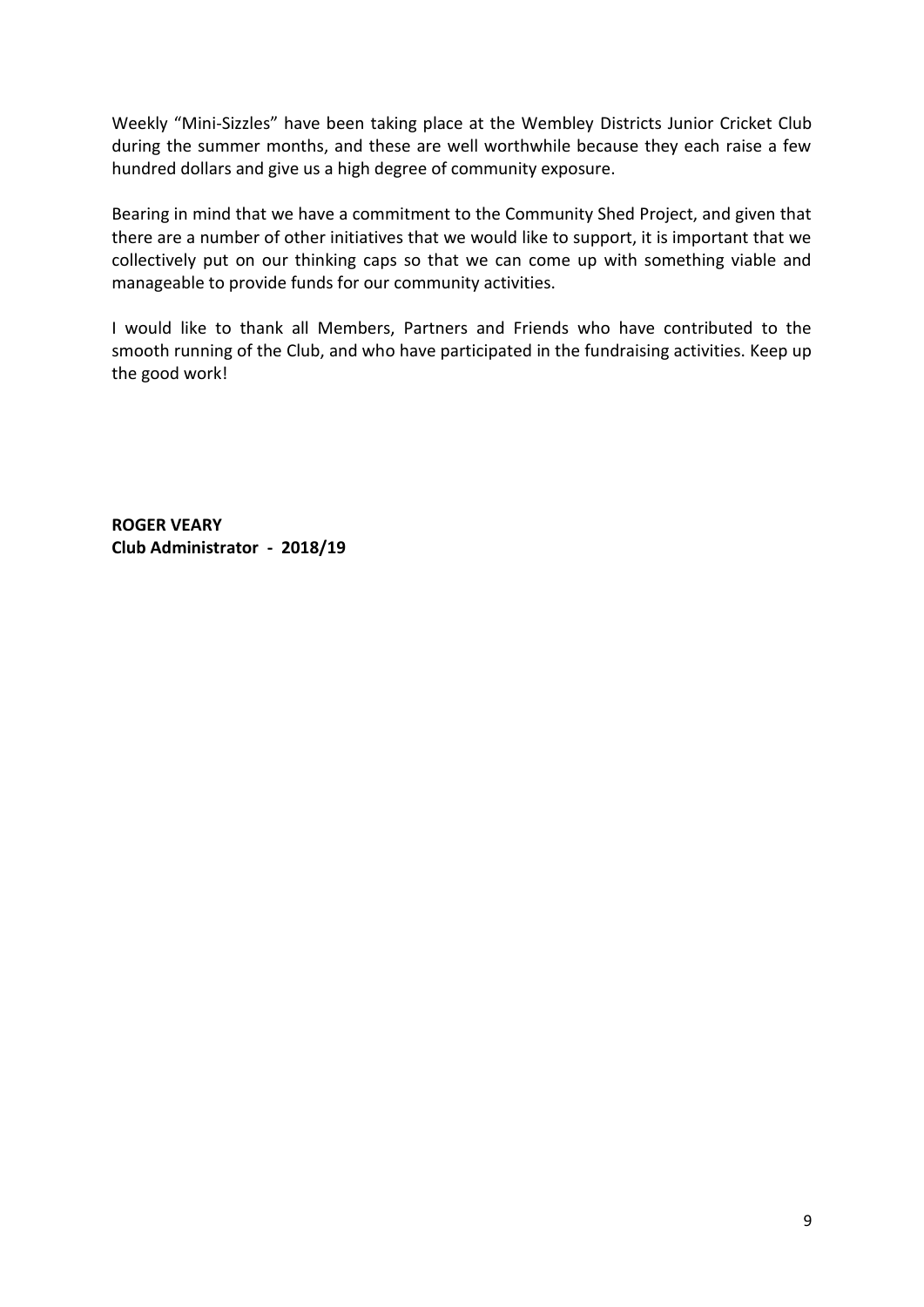# **CLUB SERVICE REPORT – 2018/19 Speakers, Vocational Visits, Events & President's Activities**

| <b>June 2018</b> |                                                                                                                           |
|------------------|---------------------------------------------------------------------------------------------------------------------------|
| 30 06 2018       | District Changeover Dinner Attended by President Jeremy & Jeanette Wood                                                   |
|                  |                                                                                                                           |
| <b>July 2018</b> |                                                                                                                           |
| 04 07 2018       | <b>Funeral Options - Bernadine Brierty</b>                                                                                |
| 04 07 2018       | Town of Cambridge Citizenship Ceremony attended by Peter & Leonie Pearse                                                  |
|                  | and by President Jeremy & Jeanette Wood                                                                                   |
| 09 07 2018       | Ladies' Committee Meeting at the Home of Annietta McHarrie                                                                |
| 11 07 2018       | Changeover Dinner - Jeremy Wood to Peter Pearse                                                                           |
|                  |                                                                                                                           |
| 18 07 2018       | <b>Cunard - Chris Frame</b>                                                                                               |
| 18 07 2018       | <b>Board Meeting</b>                                                                                                      |
| 25 07 2018       | Joint Clubs' Meeting - W. Endeavour & Cambridge - addressed by DG Charles                                                 |
|                  | Johnson                                                                                                                   |
| 12 07 2018       | Rotary Zone 2 Meeting attended by President Peter Pearse                                                                  |
| 12 07 2018       | <b>Protection Seminar attended by President Peter Pearse</b>                                                              |
| 24 07 2018       | Arrival in WA of Inbound 2018/19 RYE Jazmin Hernando from Argentina                                                       |
|                  |                                                                                                                           |
| August 2018      |                                                                                                                           |
| 01 08 2018       | <b>Probate - Emily Nixon</b>                                                                                              |
| 01 08 2018       | STEAMing Ahead Competition, Day 1, attended by President Peter & Leonie                                                   |
|                  | Pearse and by PP Jeremy & Jeanette Wood                                                                                   |
| 08 08 2018       | Zimbabwe Now - John Travlos, Rotary Club of Harare                                                                        |
| 15 08 2018       | Schools' Programme - Mood Self Regulation (i.e. Tantrums) - Brad Williams,                                                |
|                  | <b>Behaviour Tonics</b>                                                                                                   |
| 22 08 2018       | Primary Schools Speaking Competition - Floreat Park, Kapinara, Lake Monger,                                               |
|                  | <b>City Beach &amp; Wembley)</b>                                                                                          |
| 29 08 2018       | <b>Curry Evening Social</b>                                                                                               |
|                  |                                                                                                                           |
| September 2018   |                                                                                                                           |
| 05 09 2018       | Mind Your Backs - Jonathon Langer                                                                                         |
| 12 09 2018       | Primary Schools' Speaking Competition Final hosted by Rotary Cambridge                                                    |
| 19 09 2018       | <b>STEAMing Ahead Report Back by City Beach Primary School Girls</b>                                                      |
| 26 09 2018       | <b>AGM &amp; Club Forum</b>                                                                                               |
| 26 09 2018       | Town of Cambridge Citizenship Ceremony attended by President Peter & Leonie                                               |
|                  | Pearse and by PP Jeremy & Jeanette Wood                                                                                   |
|                  |                                                                                                                           |
| October 2018     |                                                                                                                           |
| 02 10 2019       | Ladies Committee Meeting                                                                                                  |
| 03 10 2018       | <b>Future Expectations - Adam Ansted</b>                                                                                  |
| 08 10 2018       | RYE Jazmin Hernando Presentation at Rotary Club of Northam Meeting                                                        |
|                  | attended by President Peter & Leonie Pearse, PP Jeremy & Jeanette Wood,<br>Frank & Eileen Nathan and Don & Robyn Holywell |
| 10 10 2018       | Dementia - Guiseppe Verdile (Rotary - Lifting the Lid on Mental Health)                                                   |
|                  |                                                                                                                           |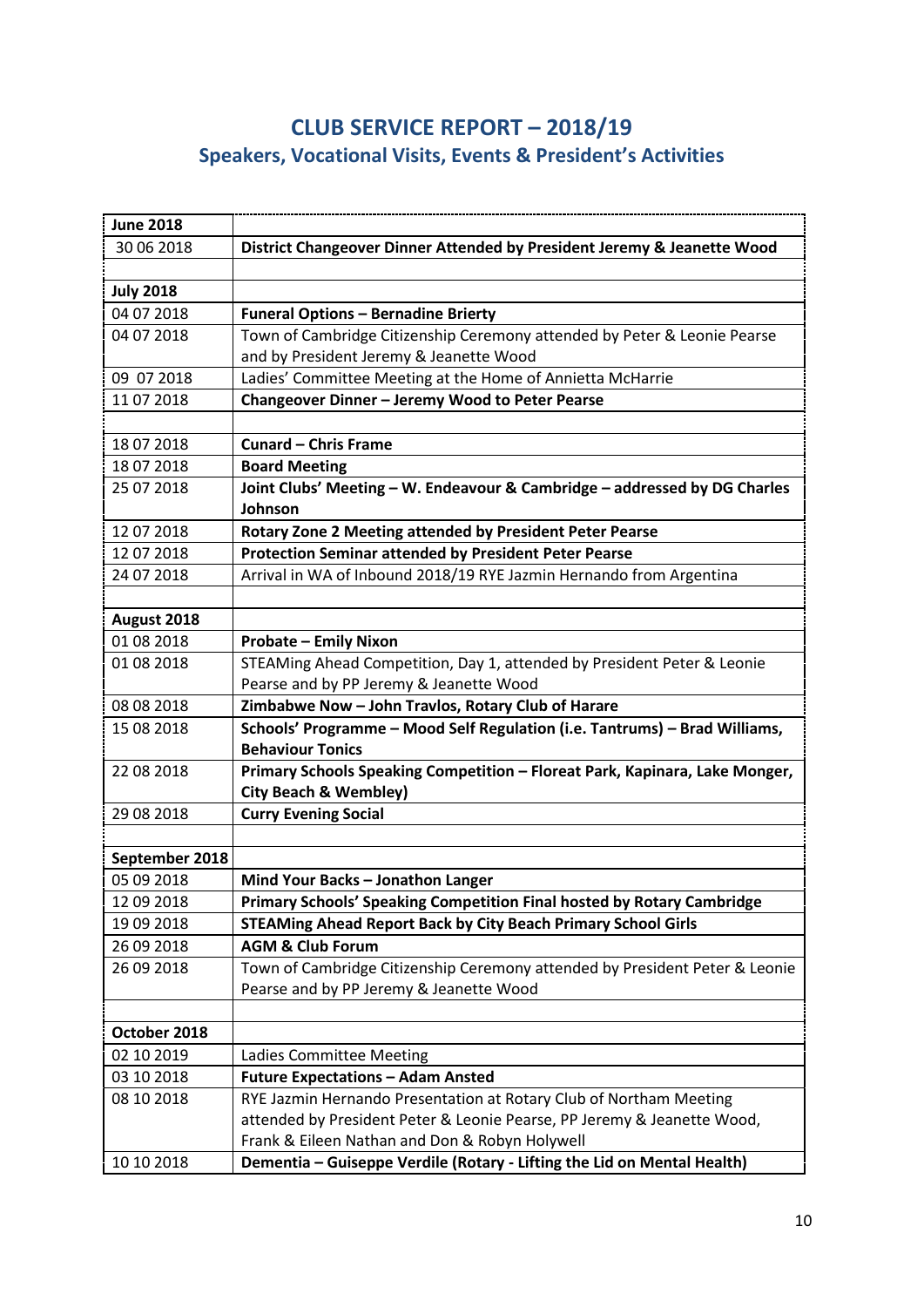| 10 10 2018    | Wembley Districts Cricket Club Junior Cricket Sausage Sizzle                                                          |  |  |
|---------------|-----------------------------------------------------------------------------------------------------------------------|--|--|
| 11 10 2018    | Rotary District 9455 AGs' Meeting attended by President Peter Pearse                                                  |  |  |
| 17 10 2018    | 4 Way Test Year 10s - Schools' Public Speaking Heats - Evening Meeting                                                |  |  |
| 20 10 2018    | Fund Raising Sausage Sizzle, Bunnings Subiaco                                                                         |  |  |
| 20 10 2018    | Lake Monger Garage Sale Trail - Fund Raising Bacon & Egg Buns and Hot Dogs                                            |  |  |
| 22 10 2018    | 4 Way Test Year 10s Final - WA Golf Club Attended by President Peter &<br>Leonie Pearse and PP Jeremy & Jeanette Wood |  |  |
| 23 10 2018    | No Meeting (see 4 Way Test above)                                                                                     |  |  |
| 26 10 2018    | 1st WDJCC Sausage Sizzle - Pearses & Woods                                                                            |  |  |
| 31 10 2018    | Schools' Programme - Coping with Children & Their Screens - Taryn Wren,                                               |  |  |
|               | ySafe                                                                                                                 |  |  |
|               |                                                                                                                       |  |  |
| November 2018 |                                                                                                                       |  |  |
| 01 11 2018    | Rotary Zone 2 Meeting attended by President Peter Pearse                                                              |  |  |
| 02 11 2018    | 2 <sup>nd</sup> WDJCC Sausage Sizzle                                                                                  |  |  |
| 07 11 2018    | How a Global War Impacted on & Transformed Australian Society Down the                                                |  |  |
|               | <b>Generations - Gavin Briggs</b>                                                                                     |  |  |
| 08 11 2018    | 3 <sup>rd</sup> WDJCC Sausage Sizzle                                                                                  |  |  |
| 11 11 2018    | Remembrance Day - Schools' Collections                                                                                |  |  |
| 11 11 2018    | Remembrance Day Wreath laid by President Peter Pearse & PP Jeremy Wood                                                |  |  |
| 16 11 2018    | 4 <sup>th</sup> WDJCC Sausage Sizzle                                                                                  |  |  |
| 21 11 2018    | Christine Carroll - Outbound RYE - Joint Meeting with Scarborough joint                                               |  |  |
|               | sponsors of Christine                                                                                                 |  |  |
| 21 11 2018    | Town of Cambridge Citizenship Ceremony attended by President Peter & Leonie                                           |  |  |
|               | Pearse and by PP Jeremy & Jeanette Wood                                                                               |  |  |
| 23 11 2018    | 5 <sup>th</sup> WDJCC Sausage Sizzle                                                                                  |  |  |
|               |                                                                                                                       |  |  |
| 28 11 2018    | <b>Club Forum &amp; Board Meeting</b>                                                                                 |  |  |
| 30 11 2018    | 6 <sup>th</sup> WDJCC Sausage Sizzle                                                                                  |  |  |
| 26 11 2018    | <b>Ladies Committee Meeting</b>                                                                                       |  |  |
| December 2018 |                                                                                                                       |  |  |
| 05 12 2018    | Club Christmas Cocktail Function, Home of President Peter & Leonie Pearse                                             |  |  |
| 07 12 2018    | 7 <sup>th</sup> WDJCC Sausage Sizzle with Father Xmas                                                                 |  |  |
| 13 12 2018    | Food Presentation to Salvation Army by President Peter & Leonie Pearse                                                |  |  |
|               | Christmas Break - Reopen with Board Meeting in January 2019                                                           |  |  |
|               |                                                                                                                       |  |  |
|               |                                                                                                                       |  |  |
|               |                                                                                                                       |  |  |
| January 2019  |                                                                                                                       |  |  |
| 02 01 2019    | RYE Jazmin Hernando Transfers to Rotary Cambridge                                                                     |  |  |
| 20 01 2019    | Extra WDJCC Sausage Sizzle - Woods & Mullins in 41 degree Heat                                                        |  |  |
| 28 01 2019    | Australia Day Town of Cambridge Citizenship Ceremony attended by PP Jeremy                                            |  |  |
|               | & Jeanette Wood                                                                                                       |  |  |
| 30 01 2019    | Social BBQ at the Bowling Club plus 7 Members of Northam Rotary Club                                                  |  |  |
|               |                                                                                                                       |  |  |
| February 2019 |                                                                                                                       |  |  |
| 01 02 2019    | 1 <sup>st</sup> WDJCC Sausage Sizzle                                                                                  |  |  |
| 06 02 2019    | <b>Club Forum &amp; Board Meeting</b>                                                                                 |  |  |
| 13 02 2019    | Wini Taylor-Williams NYSF Sponsorship Recipient                                                                       |  |  |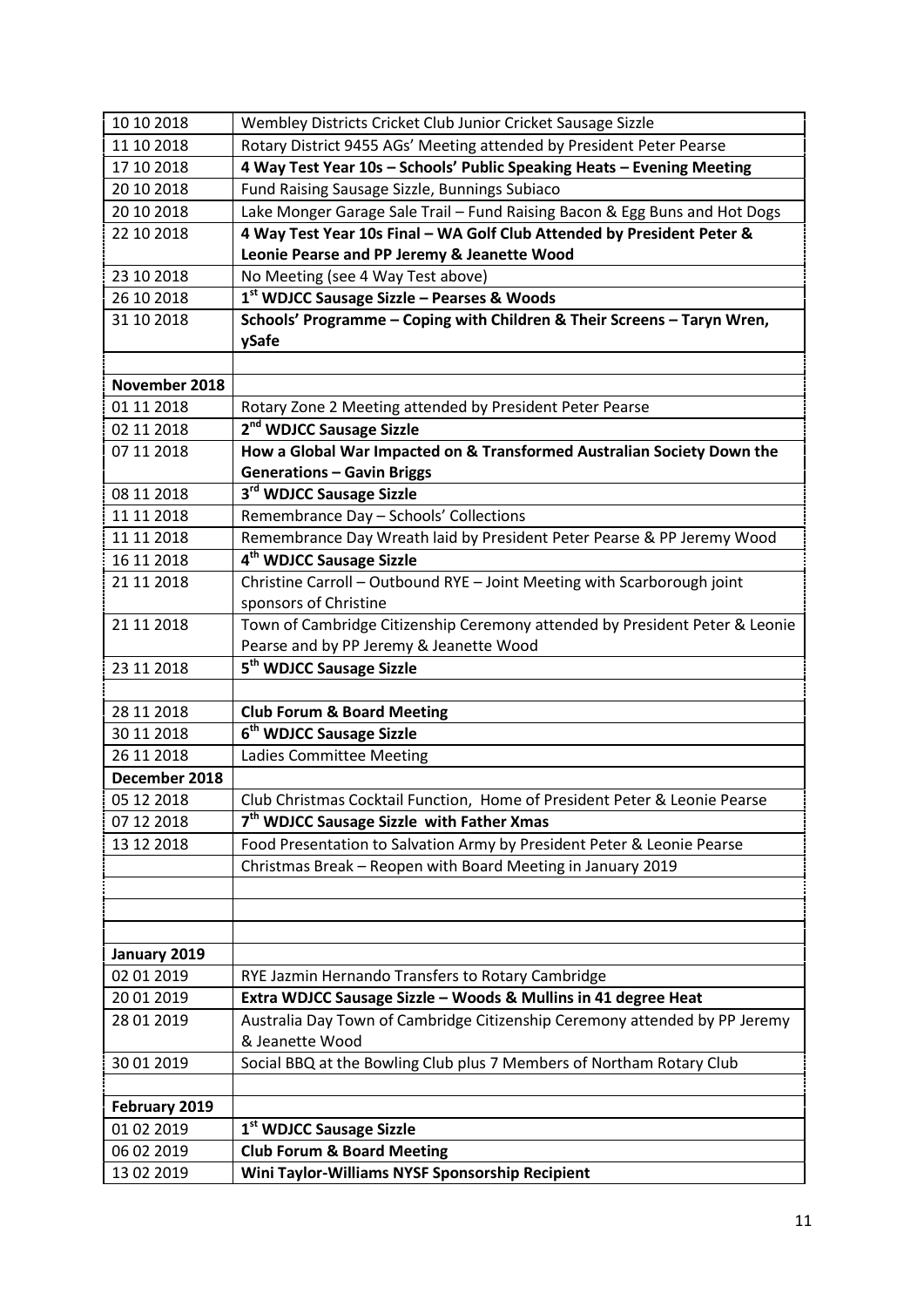| 08 02 2019        | 2 <sup>nd</sup> WDJCC Sausage Sizzle                                                                                                       |  |  |
|-------------------|--------------------------------------------------------------------------------------------------------------------------------------------|--|--|
| 14 03 2019        | Rotary Zone 2 Meeting attended by President Peter Pearse                                                                                   |  |  |
| 15 02 2019        | 3 <sup>rd</sup> WDJCC Sausage Sizzle                                                                                                       |  |  |
| 20 02 2019        | <b>Inclusion Solutions - Ciara Cooney</b>                                                                                                  |  |  |
| 22 02 2019        | 4 <sup>th</sup> WDJCC Sausage Sizzle                                                                                                       |  |  |
| 27 02 2019        | Presentation by 2018/19 Inbound RYE Jazmin Hernando                                                                                        |  |  |
|                   |                                                                                                                                            |  |  |
| <b>March 2019</b> |                                                                                                                                            |  |  |
| 06 03 2019        | Claire Orange, BEST Programs 4 Kids - Anxiety - Schools' Programme<br><b>Presentation</b>                                                  |  |  |
| 08 03 2019        | 5 <sup>th</sup> WDJCC Sausage Sizzle                                                                                                       |  |  |
| 13 03 2019        | A Cool Look at Global Warming - Jaap Poll                                                                                                  |  |  |
| 15 03 2019        | 5 <sup>th</sup> WDJCC Sausage Sizzle                                                                                                       |  |  |
| 17 03 2019        | <b>WDJCC Windup Sausage Sizzle</b>                                                                                                         |  |  |
| 20 03 2019        | Jan Smuts - Soldier, Statesman & Philosopher - Brian Downing                                                                               |  |  |
| 23 03 2018        | PETS attended by President Peter Pearse & PP Jeremy Wood                                                                                   |  |  |
| 27 03 2019        | Joint Clubs' Dinner Hosted by Rotary Cambridge & Attended by Mount Lawley<br><b>Rotarians for the Surabaya Hearing Teachers and Guests</b> |  |  |
|                   |                                                                                                                                            |  |  |
| <b>April 2019</b> |                                                                                                                                            |  |  |
| 03 04 2019        | <b>Club Forum &amp; Board Meeting</b>                                                                                                      |  |  |
| 04 04 2019        | Citizenship Ceremony at the Town of Cambridge attended by JW & JPW                                                                         |  |  |
| 5&6 04 2019       | District 9455 Conference at Scotch College attended by President Peter &<br>Leonie Pearse                                                  |  |  |
| 10 04 2019        | Rocky Bay Study Tour - Nicky Ryan Specialist Paediatric Physiotherapist at<br><b>Rocky Bay</b>                                             |  |  |
| 17 04 2019        | Ian Mawson, Ambassador, Prostate Cancer Foundation of Australia                                                                            |  |  |
| 24 04 2019        | <b>No Meeting</b>                                                                                                                          |  |  |
| 25 04 2019        | ANZAC Day Wreath Laying Ceremony attended by PP Jeremy & Jeanette<br>Wood                                                                  |  |  |
|                   |                                                                                                                                            |  |  |
| <b>May 2019</b>   |                                                                                                                                            |  |  |
| 01 05 2019        | <b>Social Visit to Optus Stadium</b>                                                                                                       |  |  |
| 07 05 2019        | <b>Ladies Committee Meeting</b>                                                                                                            |  |  |
| 08 05 2019        | Japanese Children's Day - Melissa Luyke                                                                                                    |  |  |
| 15 05 2019        | Robotics & Modern Logistics in Transport - Peter Lindsey-Macfadyen                                                                         |  |  |
| 19 05 2019        | District Assembly attended by President Peter Pearse & PP Jeremy Wood                                                                      |  |  |
| 22 05 2019        | Club Members' Thumbnails - Mark Hemery, David James & Libby Larsen                                                                         |  |  |
| 23 05 2019        | AGs' & Presidents' Meeting attended by President Peter Pearse & PP/AG                                                                      |  |  |
|                   | Jeremy Wood                                                                                                                                |  |  |
| 24 05 2019        | Salvation Army Red Shield Street Collection by members of Rotary Cambridge                                                                 |  |  |
| 24 05 2019        | Town of Cambridge Volunteer Awards - PP Jeremy Wood Guest Speaker                                                                          |  |  |
| 29 05 2019        | "Parenting Boys" - Helen Davidson BEST Programs 4 Kids - Schools'                                                                          |  |  |
|                   | <b>Programme Presentation</b>                                                                                                              |  |  |
|                   |                                                                                                                                            |  |  |
| <b>June 2019</b>  |                                                                                                                                            |  |  |
| 05 06 2019        | <b>Club Forum &amp; Board Meeting</b>                                                                                                      |  |  |
| 07 06 2019        | Arbor Day Sausage Sizzle Cancelled due to Inclement Weather                                                                                |  |  |
| 12 06 2019        | Cambodia Project, Pip Asphar, Rotary Osborne Park                                                                                          |  |  |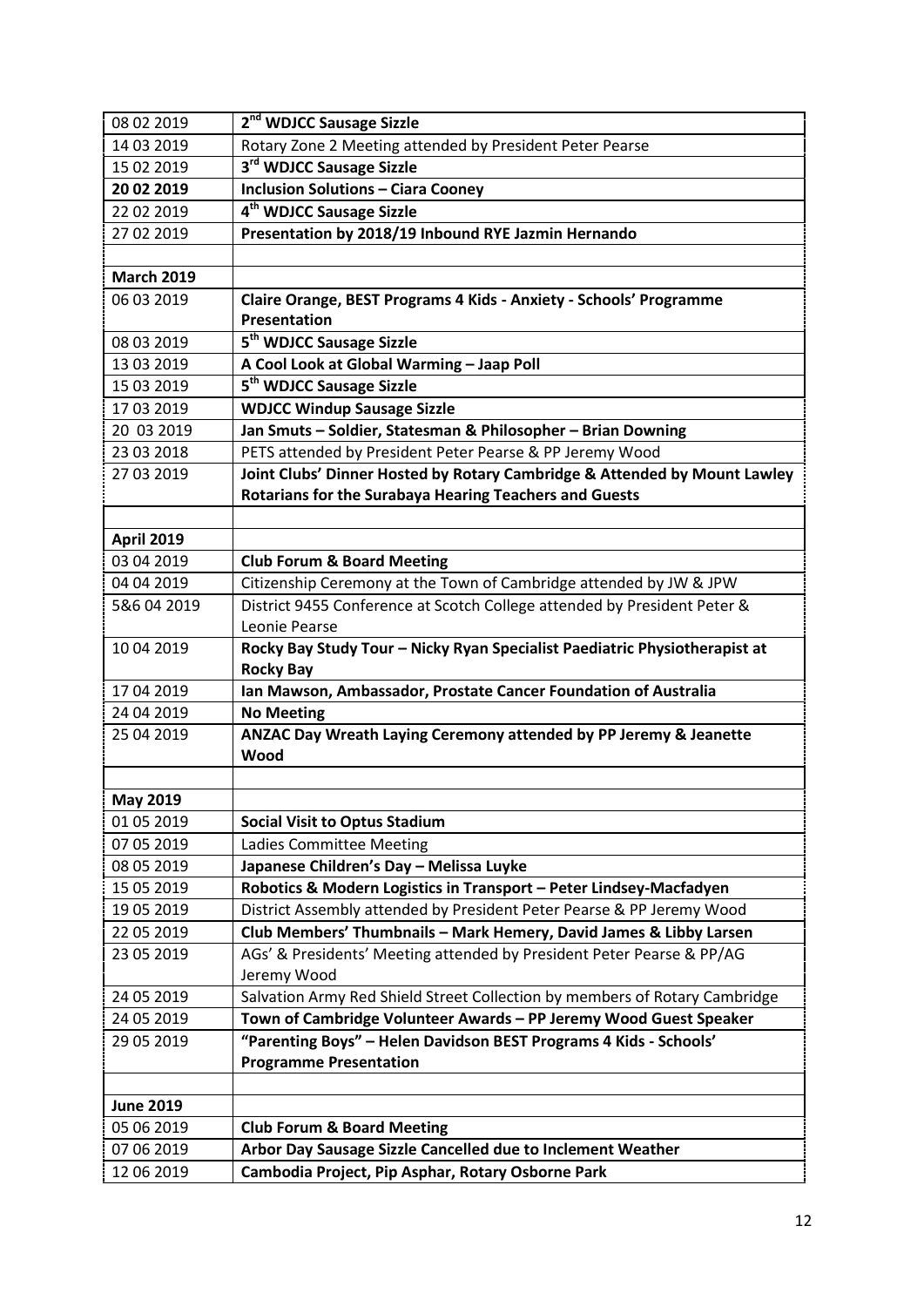| 12 06 2019       | Ladies' Lunch - Fay Alford, Foster Care WA                                   |
|------------------|------------------------------------------------------------------------------|
| 19 06 2019       | Harry Perkins Institute, Judi Lane - Joint Clubs' Meeting with Scarborough & |
|                  | W. Endeavour                                                                 |
| 24 06 2019       | WDJCC Inclusion Solutions Function attended by President Peter Pearse & by   |
|                  | Jeanette Wood                                                                |
| 26 06 2019       | RYE Jazmin Hernando - Farewell Presentation                                  |
| 29 06 2019       | District Changeover Dinner attended by President Peter & Leonie Pearse & PP  |
|                  | Jeremy & Jeanette Wood                                                       |
|                  |                                                                              |
| <b>July 2019</b> |                                                                              |
| 07 07 2019       | Farewell Lunch for 2018/19 RYE Jazmin Hernando at the home of PP Jeremy      |
|                  | Wood - Attended by Host Families, Counsellor, President                      |
| 10 07 2019       | Club 50 <sup>th</sup> Anniversary Celebratory Dinner                         |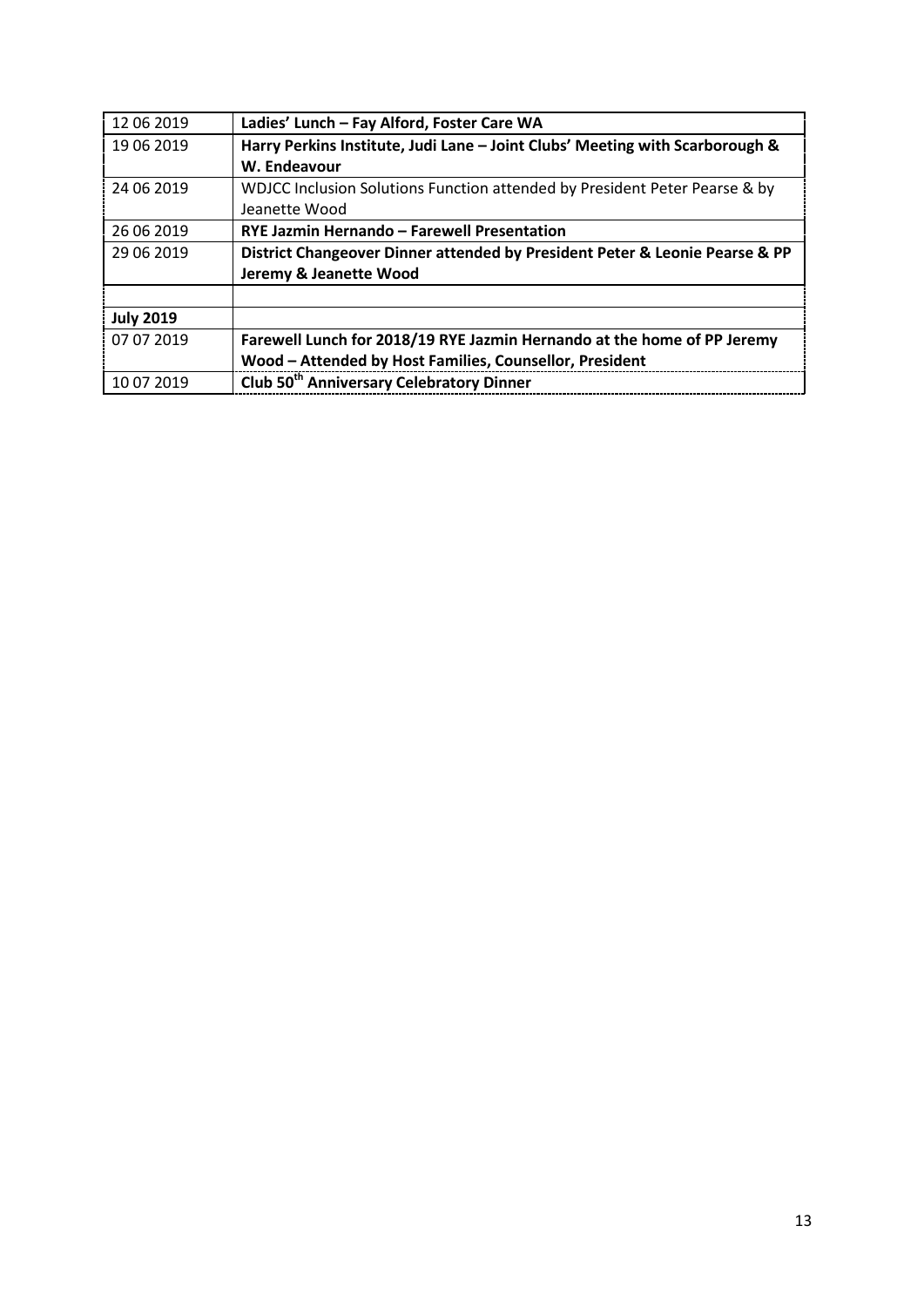# **CLUB SECRETARY'S REPORT – 2018/19**

The Rotary Club of Cambridge enjoyed a very successful year in terms of membership, growing by five members. At the end of the 2018-19 year we have 22 active members and seven honorary members, a total of 29. In additions we have created what we have termed "Friends of Rotary" and have three persons to whom this has been extended.

We welcome Cate Barlow, Brian Downing, Mark Hemery, David James and Libby Larsen to the wonderful Rotary organisation.

Our major fundraising source for the year were sausage sizzles held at Bunnings and Wembley Districts Junior Cricket Club. The funds raised were applied to supporting our exchange student and a number of Rotary projects.

The Annual General Meeting was held on the 26<sup>th</sup> September 2018 and Peter Pearse was elected Club President. Subsequently all club positions were filled which is a great indication of the enthusiasm and dedication of the members.

Mark Hemery has agreed to become the Club Secretary and Max Puddey the Club Treasurer for the 2019-2020 year. I wish them both all the best in their new positions.

Board meetings held during the year that addressed and attended to all matters needed. Cambridge Rotary Club was actively promoted via social media and also the local *Post* Newspaper and this together with our involvement with the Wembley Districts Junior Cricket Club and Cambridge Council has kept us in the public's eye.

**PETER BURNS Club Secretary - 2018/19**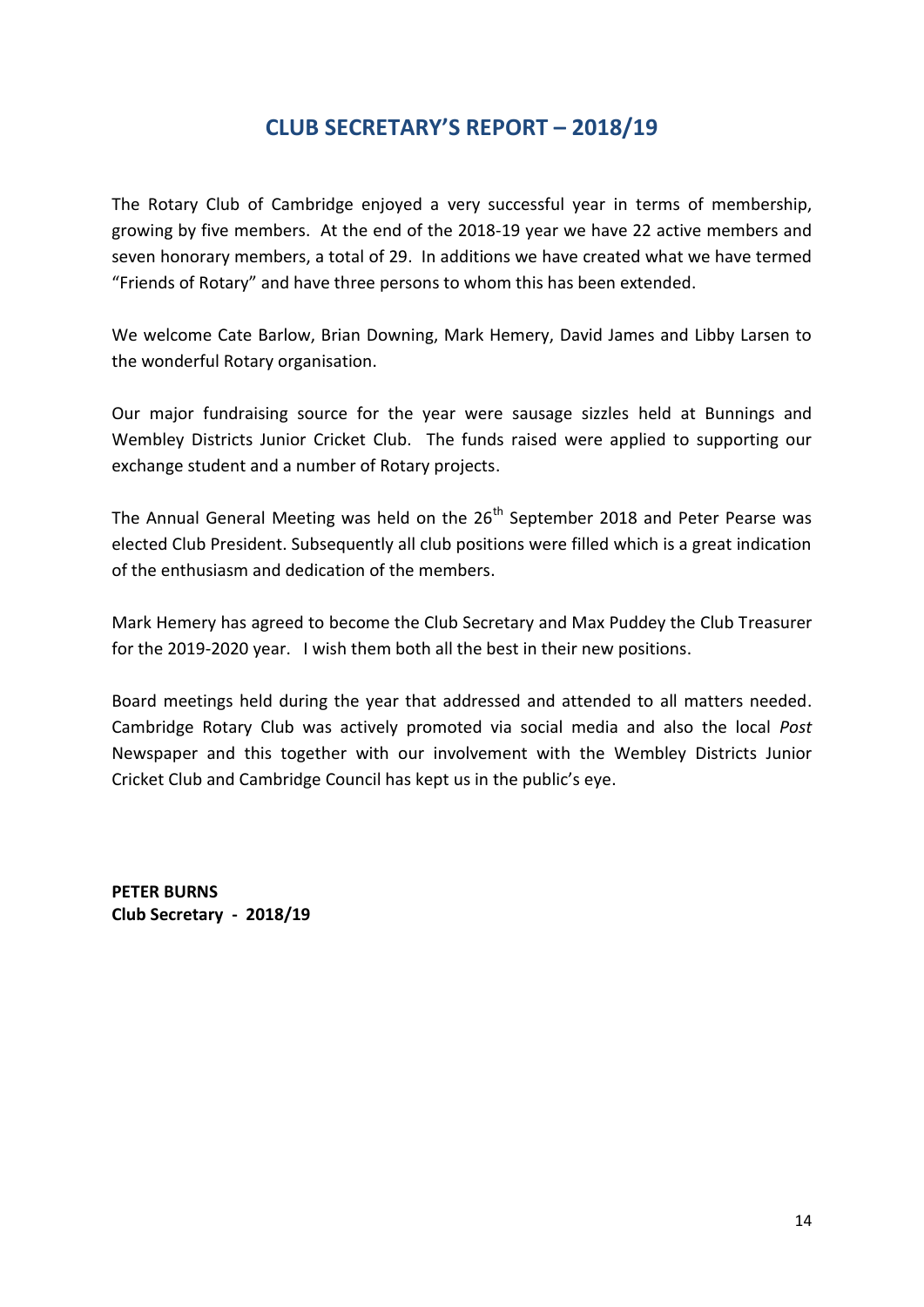# **CLUB TREASURER'S REPORT – 2018/19**

The following is an unaudited summary of the Club's financial position for the year ended 30 June 2019.

Details of bank accounts as at 30 June 2019:

|                      | Administration | <b>Fundraising</b> | Total    |
|----------------------|----------------|--------------------|----------|
| <b>Bank accounts</b> | \$7,782        | \$9,792            | \$17,574 |
| Term Deposit         |                | \$20,000           | 20,000   |
| Closing Balances     | \$7,782        | \$29,792           | \$37,574 |

Our principal source of fundraising during the year was from sausage sizzles The Club's fundraising efforts were supplemented by grants received

Payments have been made to the following

| <b>Exchange Student Expenses</b> | \$2,503 |
|----------------------------------|---------|
| <b>Community Shed Expenses</b>   | \$2,452 |
| <b>Rotary Foundation</b>         | \$2,200 |
| Camp Opportunity                 | \$1,000 |
| <b>Camp Opportunity</b>          | \$800   |

**PETER BURNS Club Treasurer - 2018/19**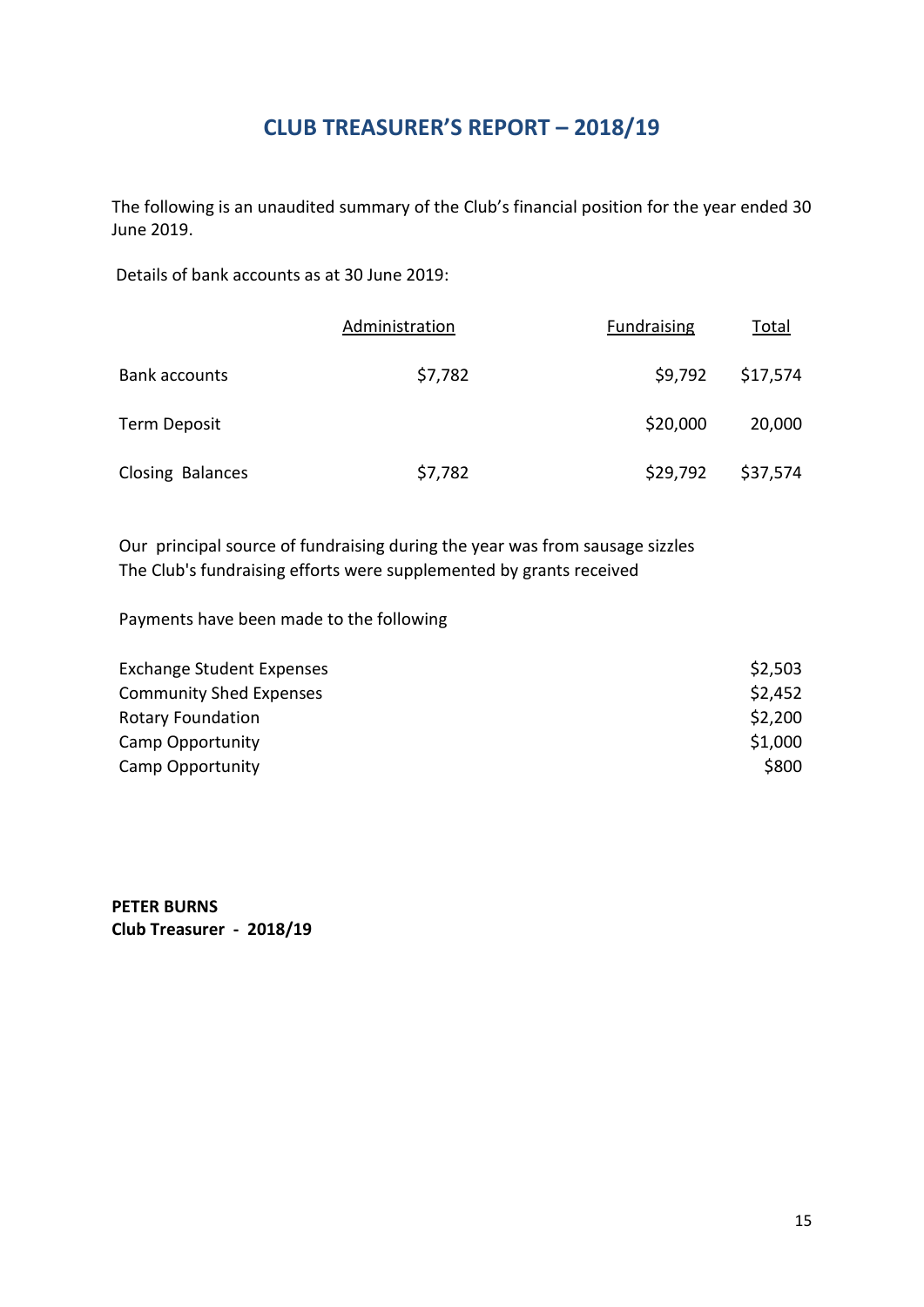### **INTERNATIONAL SERVICE REPORT – 2018/19**

#### **Rotary East Java Hearing Project**

We continued our successful joint project with the Rotary Clubs of Mount Lawley and Surabaya (East Java, Indonesia) during this year.

Two teachers from the Karya Mulia School for the Deaf, Endah Riwayati and Adib Wahyono, spent two weeks in Perth from the 18 to 29 March 2019. They spent one week at the Telethon Speech and Hearing Centre and one week at the Western Australia Department of Education School of Special Education Needs (Sensory) and Mosman Park School for Deaf Children.

A joint meeting of Cambridge and Mt Lawley was held on 27 March and we enjoyed presentations by Endah and Adib.

These teachers benefitted immensely from what they observed and were taught, and in observing the range of teaching aids being used in these specialised schools. The new and added skills they gained are now benefiting the students in Surabaya. The teachers provided us with a detailed report of their visit to Perth.

Two very competent teachers of the deaf from Perth, Katie Oakley and Simon Tomlinson, have volunteered to travel to Surabaya and spend a week at the school. This visit was originally planned for April, however as the timing coincided with the Indonesian General Elections it was necessary to defer the visit. The teachers will now visit Surabaya in the week 30 September to 4 October 2019. We know they will make a significant contribution to the students, teachers, parents and the school community.

We were delighted when the two Perth teachers who visited Karya Mulia in April 2018, Kara and Kelly, decided to make another visit (at their own expense) in January 2019 and spent several days at the school, working with the teachers and students.

We believe that this project for exchange of teachers is bringing immediate and lasting benefits to the Karya Mulia School that will be further enhanced in the remaining three years of this project.

The project was funded by Cambridge and Mt Lawley with the assistance of a District Grant of \$3500 and an external donation of \$5000 secured by the Surabaya club.

The joint organising committee comprises: Graham McHarrie, Don Holywell, Marie Kormendy (Mt Lawley), Ian Murray (Mt Lawley), Glenn Davies (My Lawley)

**GRAHAM McHARRIE International Service - 2018/19**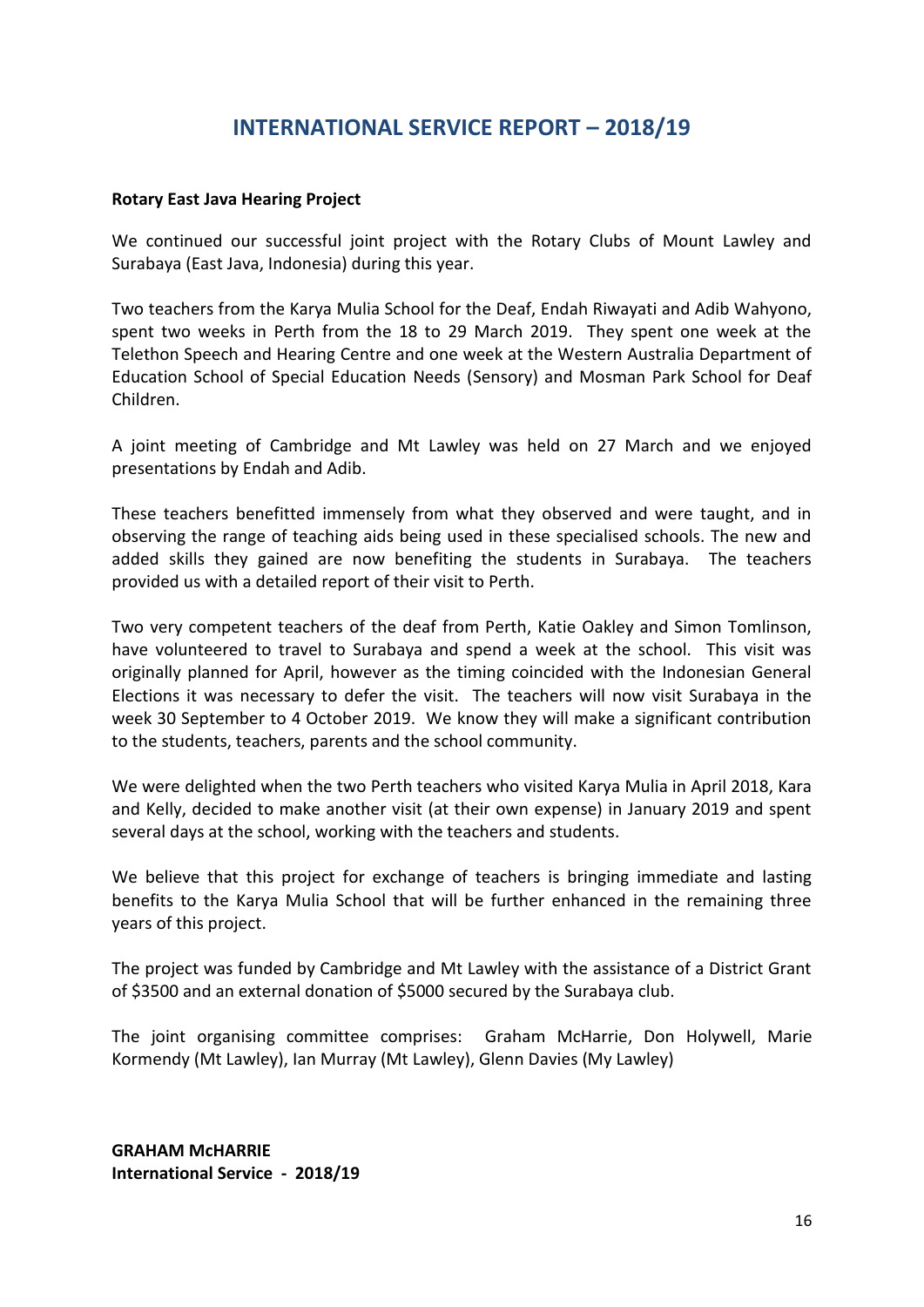# **YOUTH REPORT – 2018/19**

#### **National Youth Science Forum**

Wini Taylor-Williams from St Mary's attended the NYSF in Canberra in January 2019 and then presented to the Club. A second student nominated by us, George Schulz from Christ Church, was also selected and subsequently hosted by Elizabeth Quay. Two students have been interviewed and both endorsed for NYSF in January 2020 – Peter McSkimming from Hale School and Xavier Smith-Tan from Shenton College. Both are excellent candidates. The District selection process will occur in July 2019.

### **Rotary Youth Leadership Award (RYLA)**

Aoife McCallion from John XXIII College was successfully nominated for the camp in January 2019, however decided to withdraw as an opportunity for employment arose, which precluded her attendance. Aoife may re-apply next year.

### **Camp Opportunity**

The club sponsored Emily Wells, a young lady from Shenton Park with an intellectual disability. Following the camp, Emily, accompanied by her parents, attended a Club meeting and all spoke about how beneficial the camp had been for Emily and the family. A most worthwhile sponsorship.

#### **4-Way Test Speaking Competition (Year 10)**

Following the late withdrawal of St Mary's our Club heat was between two Hale students. Michael Garas was successful and went on to represent the Club at the District Final. Michael spoke very well, but was unplaced. We are not participating this coming Rotary year and will reassess our involvement next year.

### **4-Way Test Junior Speaking Competition (Years 5 & 6)**

An outstandingly successful inaugural competition originally proposed by AG Jeremy Wood and based on the year 10 format. Five local primary schools participated, Floreat Park, Kapinara, City Beach, Wembley and Lake Monger, with two speakers from each school. The winner of the Club heat was Jessica Macdougall from Floreat Park and runner-up Cooper Reynolds from Kapinara. Both represented the Club in the District final (which we also hosted), but were unsuccessful. For their age the quality of the speakers, both at the Club heat and the final, was extremely high. The next competition in August 2019 will also feature the above schools, plus Newman and West Leederville. The competition is now advertised District wide with a perpetual trophy for the winning school.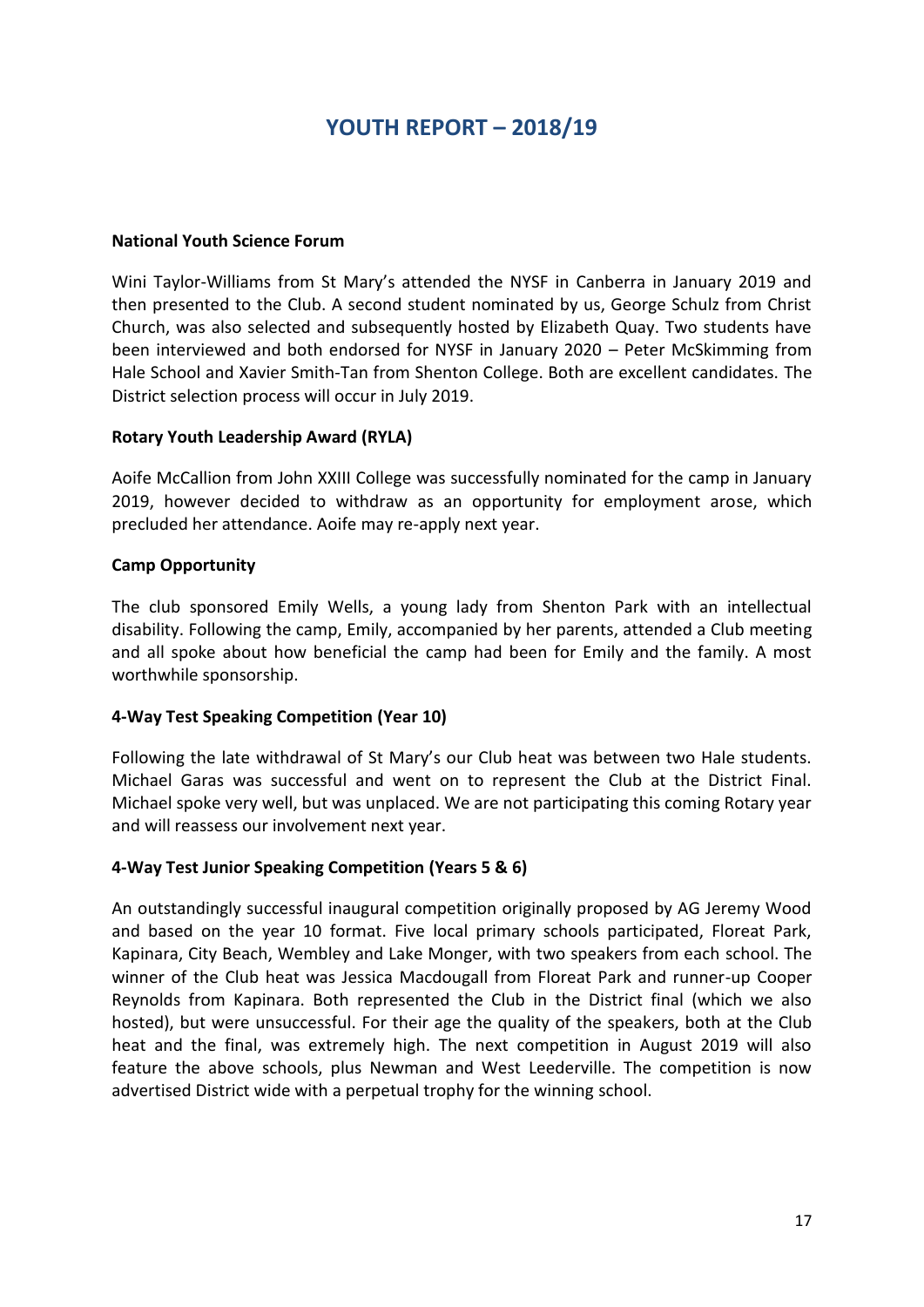### **Driver Education**

Years 10 and 11 students from John XXIII College are to participate in December 2019 (date to be finalised). Approximately 190 students are expected to attend the all day programme at Claremont Showgrounds, comprising six individual sessions. Seven to eight Rotarians will be required on the day, mainly in supervisory capacities.

**FRANK NATHAN Youth - 2018/19**

### **Rotary Youth Exchange (RYE)**

We were delighted to share the hosting of Jazmin Hernando from Cordoba in Argentina. Cambridge Club shared her with the Northam Club with Cambridge looking after her for the period Janaury to July 2019. Don Holywell acted as her mentor and did a great job of that but, unfortunately, he found it difficult to find host parents, with Jaz's second host family being located south of the river. This was not ideal from the Club's point of view because it meant that she was located rather far away and interaction with the members was only sporadic. Other hosting arrangements at members' homes did not occur because of foreign travel and health problems.

Nevertheless, Jazmin (Jaz) has been a delightful RYE student and a great asset to our club. We are looking forward to hosting Keika Fukuyama from Nagasaki in Japan. We will be sharing Keika with the Scarborough Club and, once again, Cambridge will look after her in the second half of her exchange. Currently, we are looking for families willing to host her and, while we have put out several feelers, we have yet to pin down anything definite.

#### **Schools Programme**

Apart from the Junior 4-Way Test Speaking Competition, the Cambridge Club runs two other programmes with the Primary Schools in the Town of Cambridge. These are:

- A quarterly talk by an expert on various subjects that would be of interest to parents and teachers. Four such talks were run during the course of the year with the events drawing an audience including up to 70 visitors. These talks covered subjects such as "Anxiety" and "Bringing up Boys".
- **EarlyAct Programmes**. In the past year, the programme was extended from Floreat Park Primary School to City Beach Primary and West Leederville Primary as well. The work involves teaching the Student Leadership Group to run a meeting and then filling an advisory role in helping them to run an orderly programme. The work also